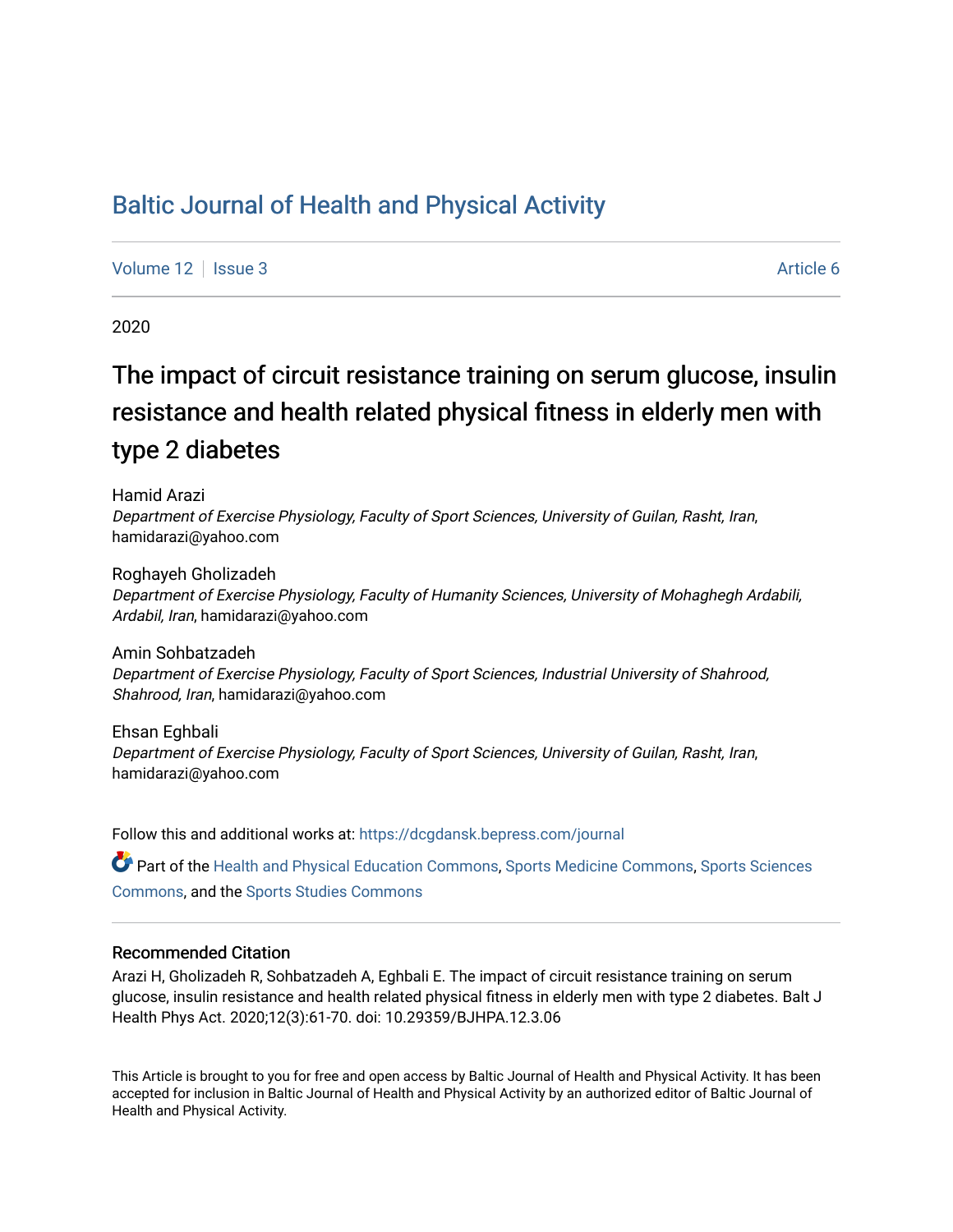## **The impact of circuit resistance training on serum glucose, insulin resistance and health related physical fitness in elderly men with type 2 diabetes**

**Authors' Contribution: A** Study Design

- **B** Data Collection
- **C** Statistical Analysis
- **D** Data Interpretation **E** Manuscript Preparation
- **F** Literature Search
- **G** Funds Collection

**Hamid Arazi1 ACDEG, Roghayeh Gholizadeh2 BCEG, Amin Sohbatzadeh3 BEFG, Ehsan Eghbali1 DEF** 

- <sup>1</sup> Department of Exercise Physiology, Faculty of Sport Sciences, University of Guilan, Rasht, Iran.
- 2 Department of Exercise Physiology, Faculty of Humanity Sciences, University of Mohaghegh Ardabili, Ardabil, Iran.
- <sup>3</sup> Department of Exercise Physiology, Faculty of Sport Sciences, Industrial University of Shahrood, Shahrood, Iran.

| abstract                                                    |                                                                                                                                                                                                                                                                                                                                                                                                                                                                                                                                                                                                                                                                                                                                                                                                                                                                           |
|-------------------------------------------------------------|---------------------------------------------------------------------------------------------------------------------------------------------------------------------------------------------------------------------------------------------------------------------------------------------------------------------------------------------------------------------------------------------------------------------------------------------------------------------------------------------------------------------------------------------------------------------------------------------------------------------------------------------------------------------------------------------------------------------------------------------------------------------------------------------------------------------------------------------------------------------------|
| <b>Background:</b>                                          | Obesity and decreased physical activity are the most important factors in the development of type 2<br>diabetes, which in recent decades has led to an increase in the number of people with this disease. The<br>aim of this study was to investigate the impact of circuit resistance training (CRT) on serum glucose,<br>insulin resistance and health related physical fitness in elderly men with type 2 diabetes.                                                                                                                                                                                                                                                                                                                                                                                                                                                   |
| <b>Material and methods:</b>                                | Twenty-two patients with type 2 diabetes (60.99 $\pm$ 2.93 years) volunteered to participate in this study. They<br>were divided randomly into two groups: training ( $n = 11$ ) and control ( $n = 11$ ). Participants in the training<br>group performed a progressive CRT program for ten weeks. In addition, anthropometry variables, muscular<br>strength and endurance were evaluated before and after ten weeks' CRT. Also, 10 ml of the blood sample<br>was taken from participants to measure fasting serum glucose, fasting serum insulin and insulin resistance.                                                                                                                                                                                                                                                                                               |
| Results:                                                    | After ten weeks of CRT, the body composition and glucose dropped significantly ( $P < 0.05$ ) in the training<br>group. Also, muscular endurance, upper and lower body strength in the post-test were significantly<br>higher than the pre-test in the training group ( $P < 0.05$ )                                                                                                                                                                                                                                                                                                                                                                                                                                                                                                                                                                                      |
| <b>Conclusions:</b>                                         | CRT led to a significant improvement in insulin resistance, fasting serum glucose, BMI, endurance and<br>strength of elderly men with type 2 diabetes. Therefore, this type of resistance training can be useful for<br>improvement in physical and physiological variables of elderly men with type 2 diabetes.                                                                                                                                                                                                                                                                                                                                                                                                                                                                                                                                                          |
| Key words:                                                  | circuit resistance training, diabetes, insulin resistance, physical fitness, elderly.                                                                                                                                                                                                                                                                                                                                                                                                                                                                                                                                                                                                                                                                                                                                                                                     |
| article details                                             |                                                                                                                                                                                                                                                                                                                                                                                                                                                                                                                                                                                                                                                                                                                                                                                                                                                                           |
|                                                             |                                                                                                                                                                                                                                                                                                                                                                                                                                                                                                                                                                                                                                                                                                                                                                                                                                                                           |
| <b>Article statistics:</b>                                  | Word count: 3,061; Tables: 2; Figures: 2; References: 38<br>Received: October 2019; Accepted: June 2020; Published: September 2020                                                                                                                                                                                                                                                                                                                                                                                                                                                                                                                                                                                                                                                                                                                                        |
|                                                             | Full-text PDF: http://www.balticsportscience.com                                                                                                                                                                                                                                                                                                                                                                                                                                                                                                                                                                                                                                                                                                                                                                                                                          |
|                                                             | Copyright © Gdansk University of Physical Education and Sport, Poland                                                                                                                                                                                                                                                                                                                                                                                                                                                                                                                                                                                                                                                                                                                                                                                                     |
|                                                             | Indexation: Celdes, Clarivate Analytics Emerging Sources Citation Index (ESCI), CNKI Scholar (China National Knowledge<br>Infrastructure), CNPIEC, De Gruyter - IBR (International Bibliography of Reviews of Scholarly Literature in<br>the Humanities and Social Sciences), De Gruyter - IBZ (International Bibliography of Periodical Literature<br>in the Humanities and Social Sciences), DOAJ, EBSCO - Central & Eastern European Academic Source, EBSCO<br>- SPORTDiscus, EBSCO Discovery Service, Google Scholar, Index Copernicus, J-Gate, Naviga (Softweco, Primo<br>Central (ExLibris), ProQuest - Family Health, ProQuest - Health & Medical Complete, ProQuest - Illustrata: Health<br>Sciences, ProQuest - Nursing & Allied Health Source, Summon (Serials Solutions/ProQuest, TDOne (TDNet), Ulrich's<br>Periodicals Directory/ulrichsweb, WorldCat (OCLC) |
| <b>Funding:</b>                                             | This research received no specific grant from any funding agency in the public, commercial, or not-for-profit sectors.                                                                                                                                                                                                                                                                                                                                                                                                                                                                                                                                                                                                                                                                                                                                                    |
| <b>Conflict of interests:</b>                               | Authors have declared that no competing interest exists.                                                                                                                                                                                                                                                                                                                                                                                                                                                                                                                                                                                                                                                                                                                                                                                                                  |
| <b>Corresponding author:</b><br><b>Open Access License:</b> | Hamid Arazi (Ph.D.), Department of Exercise Physiology, Faculty of Sport Sciences, University of Guilan, P.O. Box:<br>41635-1438, Rasht, Iran; tel: +98 911-1399207; e-mail: hamidarazi@yahoo.com.<br>This is an open access article distributed under the terms of the Creative Commons Attribution-Non-Commercial-No-                                                                                                                                                                                                                                                                                                                                                                                                                                                                                                                                                   |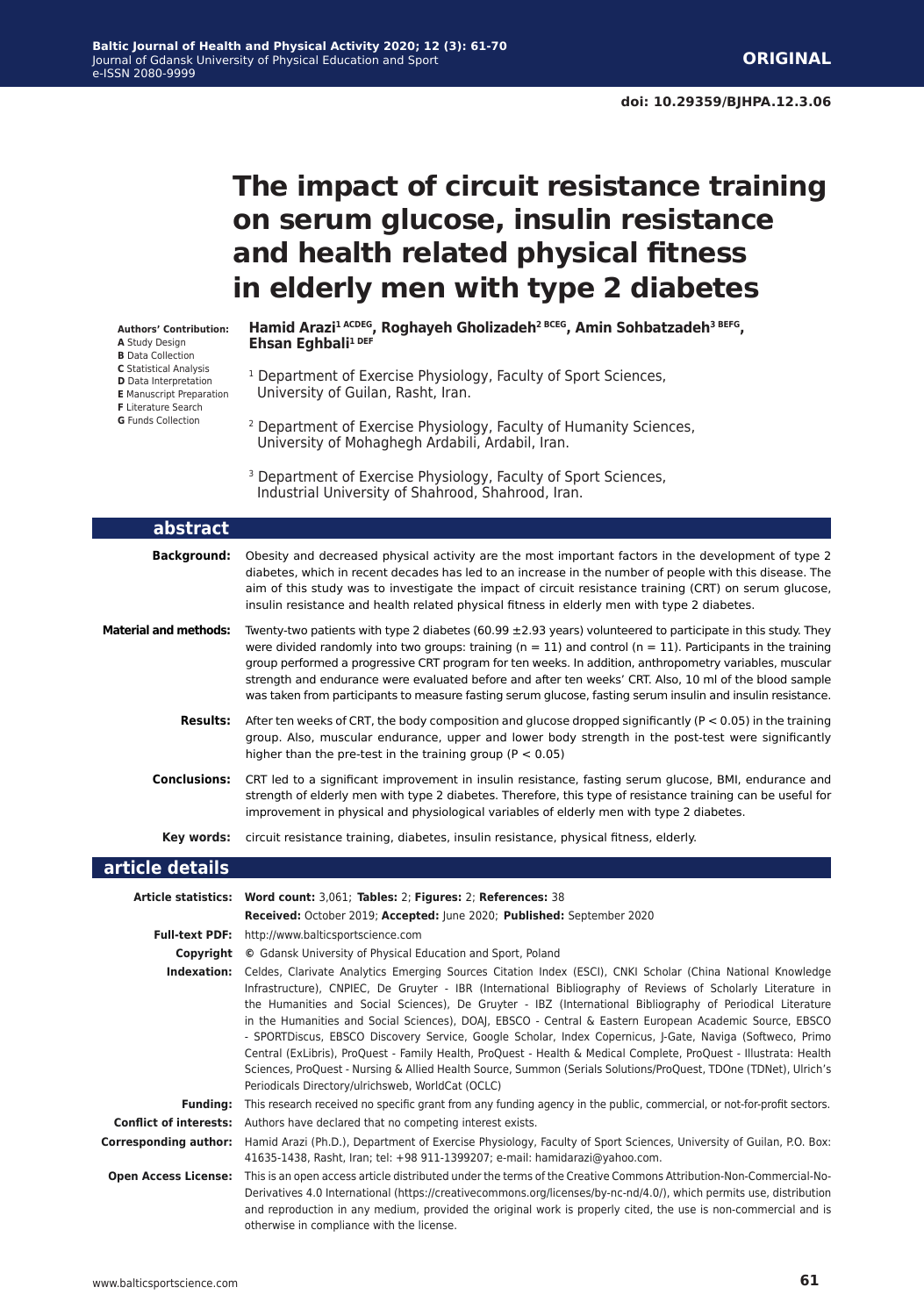## **introduction**

Over the past few decades, the aging population has increased with the advent of technology, machine life, improvement in public and individual health and rising life expectancy. In Iran, according to the 2006 census, about 7.2% of the population (5,119,000) was made up of elderly, which is expected to increase to about 14% by 2026. An increase in the aging population is likely to suggest ways to improve the quality of life of the elderly. By increasing age, population and longevity, the risks associated with aging, including diabetes increase [1]. Diabetes is a common metabolic disorder in the world that is associated with increased blood sugar, insufficient secretion or insulin dysfunction, and chronic complications of diabetes are directly related to high blood glucose levels. Approximately, 80% of people with type 2 diabetes are obese [2]; therefore, obesity can be considered as a primary cause of type 2 diabetes and also insulin resistance. In fact, obesity and decreased physical activity are the most important factors in the development of type 2 diabetes, which, in recent decades, has led to an increase in the number of people with this type of disease. Moreover, fat disorder is one of the common abnormalities in type 2 diabetes, which itself causes and exacerbates the short-term and long-term complications. A significant proportion of diabetic patients are suffering from lipid disorders, which can cause cardiovascular disease [3]. On the other hand, as the age increases, the strength and endurance of the people is reduced; reducing strength and endurance, especially in the lower body, can put an elderly person at risk of falling and causing damage [4]. Therefore, having proper strength and endurance in these patients can be a special point for them. It will facilitate many of their daily activities and help them do all their daily activities [5]. Exercise and proper nutrition have been suggested as the basis for the treatment of diabetes. In addition, several studies have shown clinical benefits of exercise such as improved insulin sensitivity, decreased hemoglobin glycosylated (HBA1c) and increased maximal oxygen consumption (VO2 max) [6– 9]. Despite studies, insulin sensitivity and glycemic and lipid profiles responses to resistance training (RT) are ambiguous [10]; since the use of various drugs is always accompanied by side effects. Today world's health system is working to prevent and treat diseases without using drugs; it seems that participating in a regular exercise program can make a major contribution to reducing diabetes complications and improving the quality of life [11, 12].

The American College of Sports Medicine (ACSM) has recommended that the use of RT can be beneficial as part of a good exercise program for people with type 2 diabetes. Accordingly, RT is defined as a type of exercise that can prevent progressive loss of strength and muscle mass [13]. On the other hand, because of the limited research on the role of RT in elderly people with type 2 diabetes, the Diabetes Association suggests that an RT program for young people with diabetes can be helpful and cannot be judged with certainty for the elderly [14].

However, it has been shown that the major causes of weakness, disability, and loss of autonomy in the elderly are loss of muscle mass and strength progressively with aging, which puts the elderly at risk of functional impairment [15]. Sport interventions that improve musculoskeletal function in the elderly are an effective strategy to increase autonomy in performance and reduce the incidence of many age-related diseases, such as type 2 diabetes [13]. It seems that less attention has been paid to the effects of RT than aerobic exercises on the elderly with type 2 diabetes, and also there is little attention to the longterm effects of RT in this area.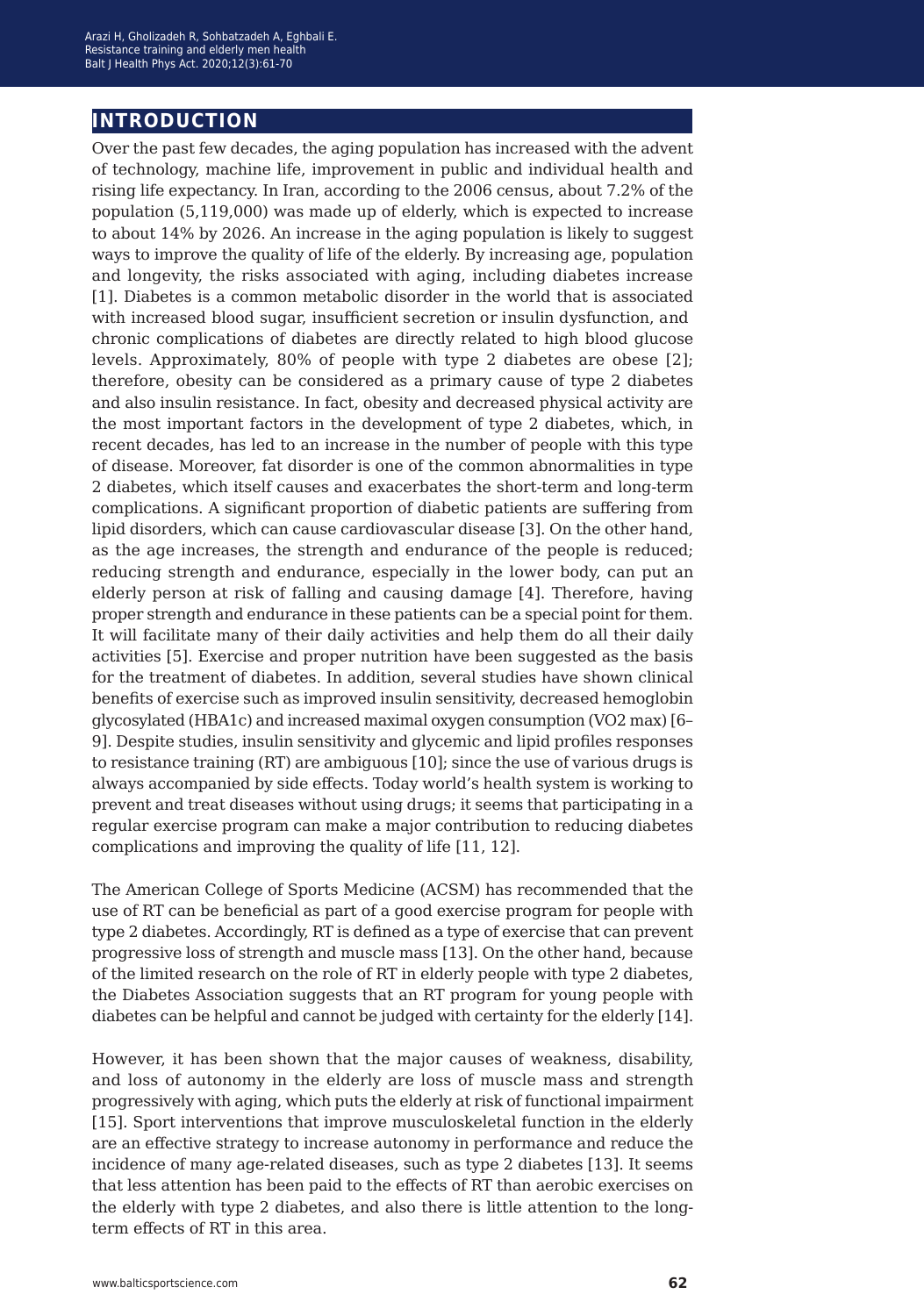It has been shown that RT for inactive and elderly people with less muscular strength can be effective in modifying sets in terms of intensity and volume than their active counterparts [16]. Independence in daily activities can be the most important asset of an elderly person, since doing many personal and daily tasks for many elderly people is not possible without the help of other people. Considering the various benefits of physical activity, the present study attempted to investigate the impact of circuit resistance training (CRT) on glucose, insulin resistance and health related physical fitness in elderly men with type 2 diabetes.

## **material and methods**

In this study, a total of 22 patients with type 2 diabetes (age:  $60.99 \pm 2.93$  years, weight:  $87.07 \pm 5.74$  kg, height:  $172.74 \pm 5.96$  cm) participated voluntarily. The participants included inactive and obese men with type 2 diabetes. They were divided randomly into two groups: training and control groups (each group  $n = 11$ ) (Figure 1).



Fig. 1. Experimental design. T= training, C= control, CRT= circuit resistance training, BMI= body mass index

The subjects were purposefully available according to the criteria for entering this research. At the coordination meeting, the goals and stages of the research were stated and the written consent form was obtained from the subjects. The exclusion criteria included no attendance in exercise session, the occurrence of acute illness during the study, participating in other exercise except the current research protocol. The main criteria for selecting and participating subjects in the present study was: non-development of cardiovascular, skeletal, and metabolic diseases, no diabetic complications (neuropathy, nephropathy, retinopathy), not taking part in regular exercise more than one session in a week during the past 6 months, no smoking, having more than 5 years of diabetes history and not taking more than one type of oral anti-diabetic tablet 24 hours a day (all subjects were taking metformin in the same amount). During the course of this study and training, there was no change in the drugs used for controlling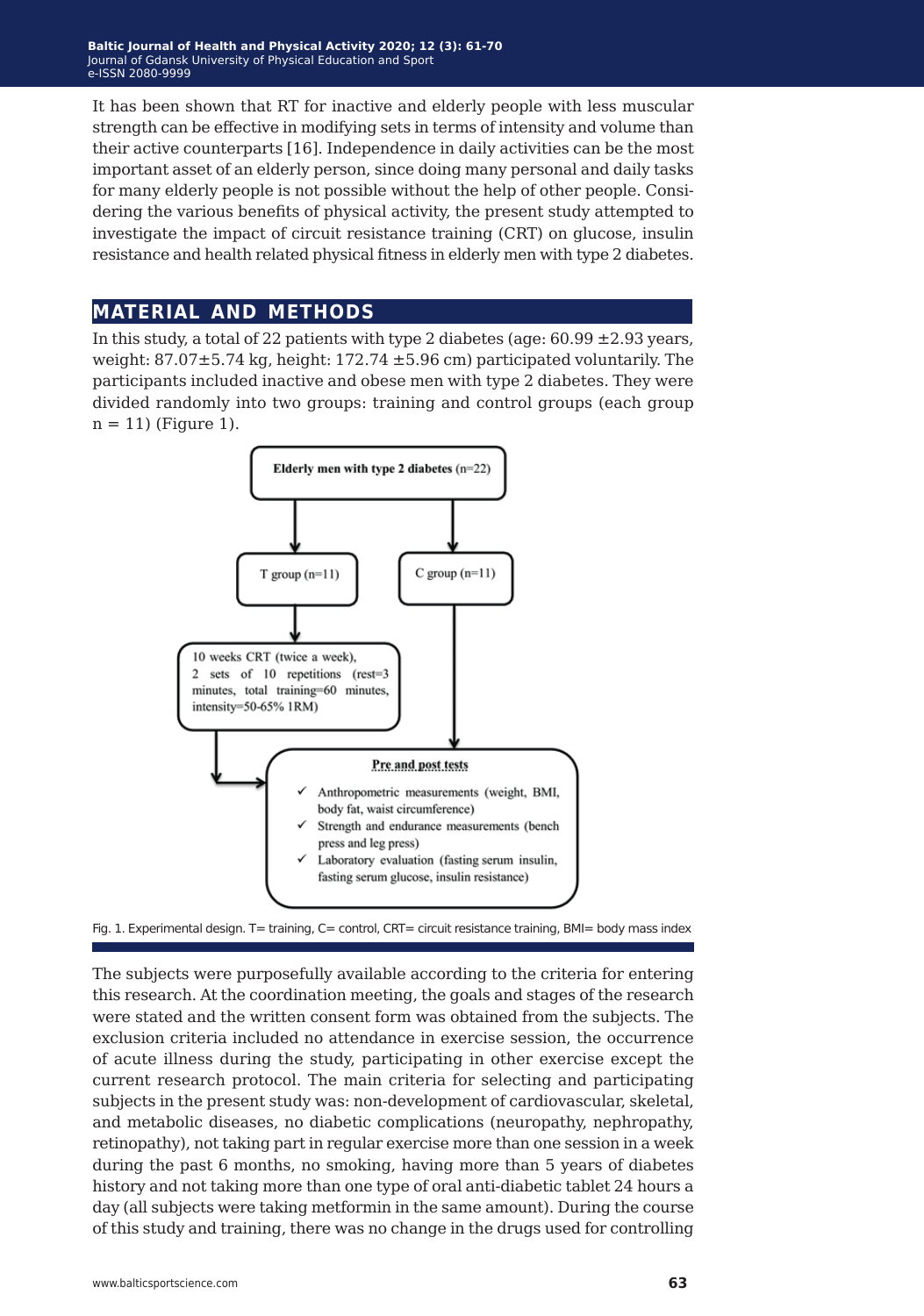blood glucose; also, general and usual drug treatment of type 2 diabetes was performed by an expert physician [17].

The study was approved by the university ethics committee and conducted according to the Declaration of Helsinki.

### **training protocol**

Participants followed a progressive CRT program twice a week for 10 weeks using the following six movements: leg press, chest press, shoulder press, leg curl, front lat pulldown and triceps extension. Training was performed in 2 sets of 10 repetitions with the individual lifting weight; between the sets, participants had to rest for at least 3 minutes and total training duration was 60 minutes. The CRT program included 10 minutes of warm-up, 45 minutes of main exercises, and finally 5 minutes of cool down. In order to make participants familiar with the training program, a detailed introduction at each gym machine was made by qualified fitness trainers, as well as to control the attendance of subjects, 2 training sets had been prepared before the training program began [18]. Each subject warmed up for 10 minutes by doing gentle stretching exercises of the upper and lower body. All RT were recorded and the load incrementally increased (maintained between 50 and 65% of calculated 1RM) as strength increased to ensure progression (Figure 1).

### **anthropometric measurements**

Two days before the start of the training program, anthropometric characteristics and fat percentage (measured with three-point fat percentage measurements and using Jackson and Pollack's equation) were measured. The subjects' weights without shoes were measured using the German Seca digital scale with a precision of 0.1 kg, and height was measured using the German Seca gauge in the standing position near the wall. The body mass index (BMI) was calculated by dividing the individual's weight (kg) by height in square meters. The waist circumference was measured by a strip meter in the narrowest waist. This measure was taken in the standing position, so that the body weight was divided between two legs.

### **strength and endurance measurements**

To determine 1-RM, each participant initially performed a warm-up set of eight repetitions with a light weight. After the successful completion, a further three to five repetitions at a moderate to heavy weight selected by the instructor were done after a brief rest (1–2 min). The completed repetitions were inserted to Brzycki formula for calculating 1-RM [19]. The 1-RM values on the bench press and leg press exercises were used to document the respective changes in lower and upper body muscle strength. In order to measure muscular endurance, 60% 1RM was used. For this purpose, after warm-up of the body, each participant initially performed chest press and leg press with 60% of the 1RM to the point of exhaustion, and there was no interruption between performances [19].

#### **laboratory evaluation**

After 8–12 hour fasting, 10ml of the blood sample from the left radial artery of the subjects was taken in the pre and post-test (48 hours after the last training session) in the laboratory by lab experts after 10 minutes of rest. Biochemical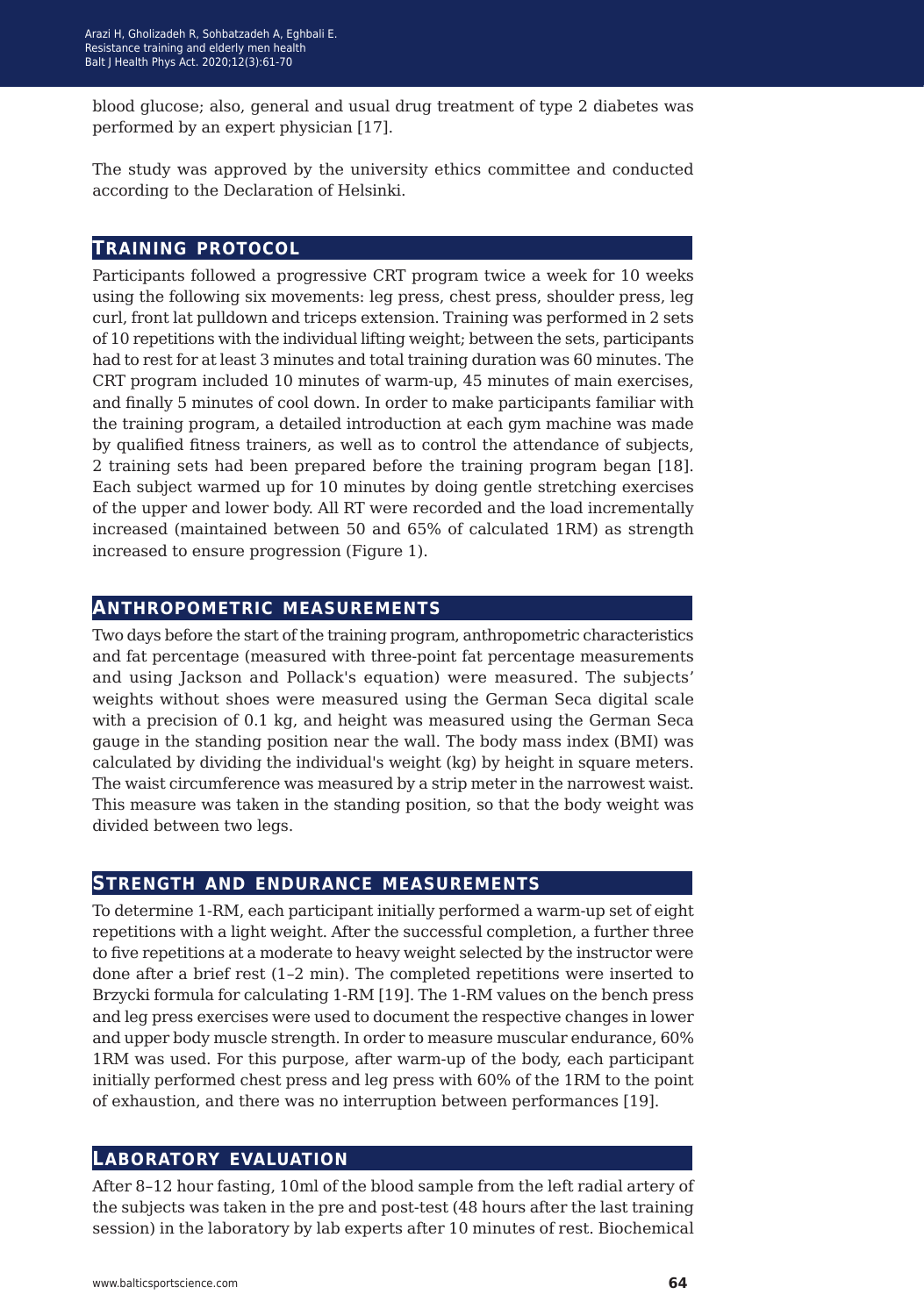variables were studied. An American kit of diaplus with an ELISA method and sensitivity of 0.5 μIU/ml was used to evaluate serum insulin. Serum glucose was measured directly using commercial kits of Pars Co. of Iran. Insulin resistance was calculated for patients and controls using the homeostasis model assessment (HOMA) [20].

*HOMA-IR= fasting serum insulin (μIU/ml) × fasting serum glucose (mmol/l)/22.5*

## **statistical analysis**

Descriptive statistics were used to obtain mean and standard deviation. The normal distribution of data was assessed using Shapiro-Wilk test in the dependent variables. T-test was used to examine inter and intra group differences. Statistical operation was performed using SPSS version 22, and a significant level of 5% was considered.

## **results**

The results of t-test showed that the mean post-test of weight, BMI, waist circumference, body fat percentage and metabolic indices in training groups reduced significantly  $(P < 0.05)$  (Table 1, 2).

Also, the average upper and lower body muscular endurance and strength in the post-test were significantly higher than the pre-test in training group  $(P < 0.05)$ (Figure 2).

Table 1. Changes in anthropometric variables within and between groups

|                                    |                  | Training                        | Control          |                  |  |
|------------------------------------|------------------|---------------------------------|------------------|------------------|--|
| Variable                           | Pre-test         | Post-test                       | Pre-test         | Post-test        |  |
| Weight<br>(kg)                     | $86.73 \pm 5.38$ | $84.28 \pm 5.63$ <sup>*</sup> # | $87.42 \pm 6.11$ | $88.32 \pm 4.97$ |  |
| <b>BMI</b><br>(kg/m <sup>2</sup> ) | $28.45 \pm 1.92$ | $27.65 \pm 1.40**$              | $29.61 \pm 2.64$ | $29.93 \pm 2.81$ |  |
| Body fat<br>(%)                    | $27.12 \pm 3.18$ | $24.89 \pm 2.48**$              | $26.45 \pm 2.3$  | $27.71 \pm 2.52$ |  |
| Waist circumference<br>(cm)        | $97.25 \pm 6.22$ | $93.20 \pm 3.92**$              | $95.31 \pm 7.81$ | $95.44 \pm 6.49$ |  |

\*: denotes significant differences between baseline and post-testing values (P ≤ 0.05); #: denotes significant differences between the training and control groups at post-testing  $(P \le 0.05)$ . BMI= body mass index.

|  | Table 2. Comparison of metabolic indices within and between groups |  |  |  |  |  |  |
|--|--------------------------------------------------------------------|--|--|--|--|--|--|
|--|--------------------------------------------------------------------|--|--|--|--|--|--|

| Variable                     | Training           |                                | Control            |                    |  |
|------------------------------|--------------------|--------------------------------|--------------------|--------------------|--|
|                              | Pre-test           | Post-test                      | Pre-test           | Post-test          |  |
| Serum glucose<br>(mq/dl)     | $176.31 \pm 46.63$ | $152.41 \pm 37.59**$           | $168.12 \pm 35.08$ | $174.66 \pm 32.67$ |  |
| Serum insulin<br>$($ µlU/ml) | $12.39 \pm 3.22$   | $10.62 \pm 2.56* \#$           | $11.82 \pm 2.67$   | $11.91 \pm 2.38$   |  |
| Insulin resistance           | $5.38 \pm 3.19$    | $3.98 \pm 2.91$ <sup>*</sup> # | $4.90 \pm 3.01$    | $5.12 \pm 2.49$    |  |

\*: denotes significant differences between baseline and post-test values (P ≤ 0.05); #: denotes significant differences between the training and control groups at post-test ( $P \le 0.05$ ).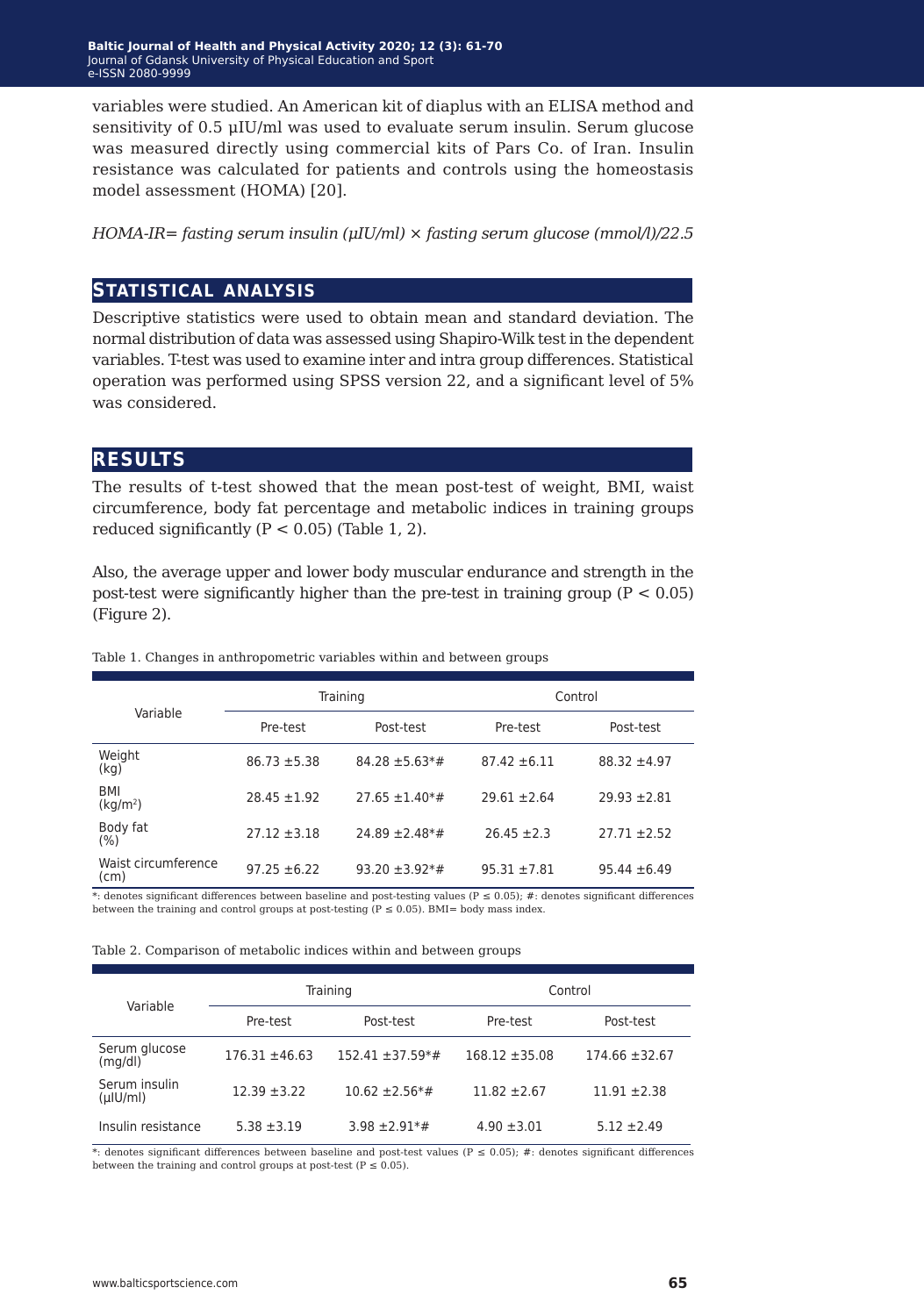



The results of the independent t-test indicated that CRT had a statistically significant effect on weight, BMI, body fat and waist circumference compared with control groups  $(P < 0.05)$  (Table 1).

After the intervention, the increase in 1-RM leg press (lower body) and bench press (upper body) was significantly greater in the training group (pre: 65.97  $\pm 5.86$ , post: 74.13  $\pm 6.45$ ; pre: 32.62  $\pm 5.43$ , post: 39.15  $\pm 4.70$ ; respectively) than in the control one (pre:  $63.39 \pm 7.10$ , post:  $64.52 \pm 6.72$ ; pre:  $31.41 \pm 4.56$ , post: 30.89±4.73; respectively) (P < 0.05, Figure 2a). Also, the change upper and lower body muscular endurance was significantly higher in the training group (pre:  $13.18 \pm 4.30$ , post:  $16.25 \pm 3.82$ ; pre:  $14.26 \pm 4.19$ , post:  $17.92$  $\pm 4.20$ ; respectively) than in the control one (pre: 12.35  $\pm 3.60$ , post: 13.61  $\pm 3.76$ ; pre: 13.06  $\pm 3.27$ , post: 13.83 $\pm 4.66$ ; respectively) (P < 0.05, Figure 2b). Also, the training group had lower fasting serum glucose, fasting insulin and insulin resistance when compared with the control group  $(P < 0.05$ , Table 2).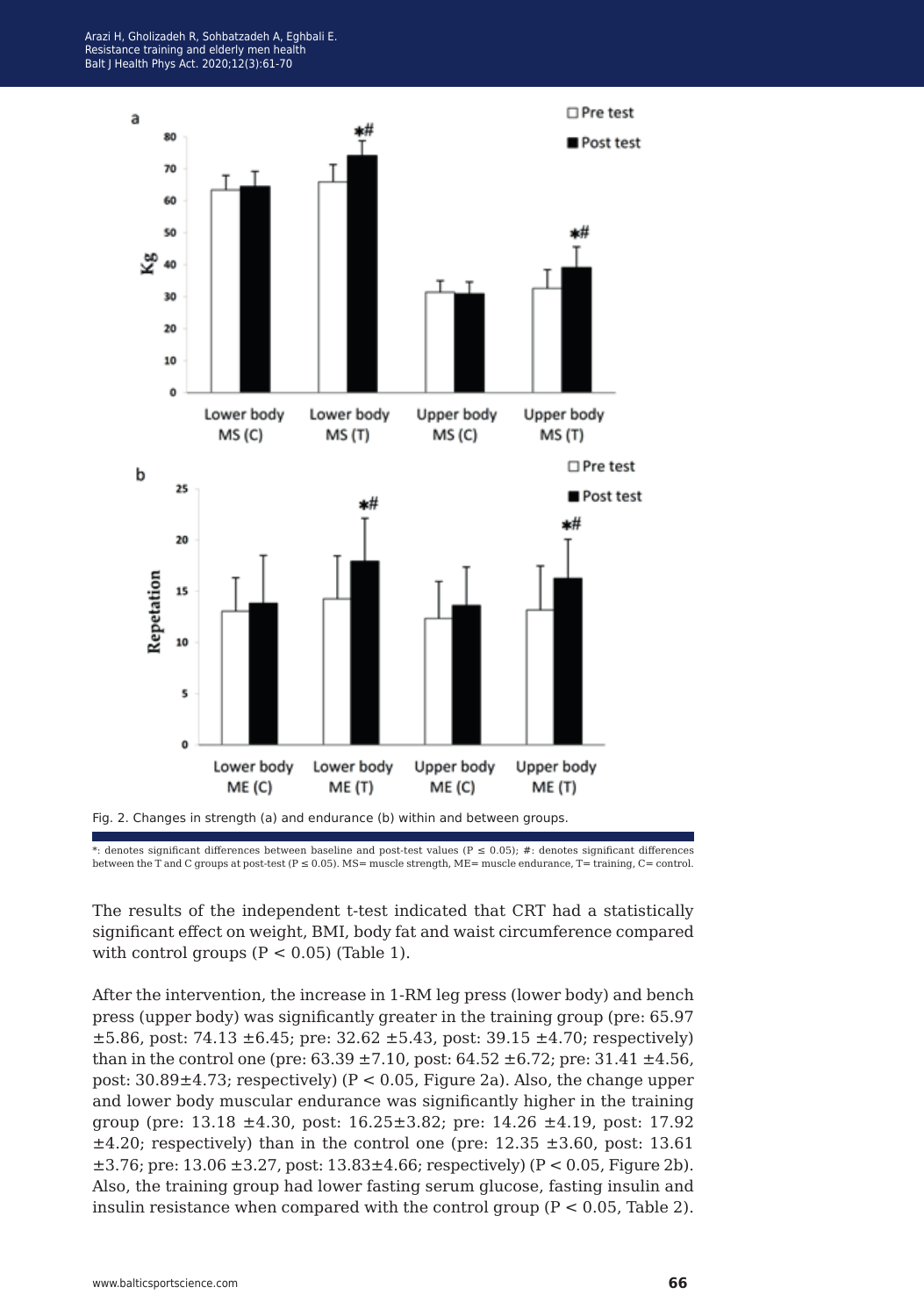## **discussion**

The purpose of this study was to investigate the impact of CRT on serum glucose, insulin resistance and health related physical fitness in elderly men with type 2 diabetes. The results showed that the pre and post-test variations in training group were significant; in addition, changes in anthropometric variables, metabolic indices, strength and endurance in the training group were significant compared to the control group.

In the present study, upper and lower body strength and endurance in posttest training group increased significantly. The results of this study were consistent with the results of Lai et al. [21]. In their review article, they stated that RT improved muscle strength compared to other exercises. On the other hand, increasing the length of the training period has more positive effects on muscle mass. Development of strength and muscular endurance after RT involves coordinated performance of various processes. In fact, the ability to generate more strength is related to both the nervous and the muscular system. Adaptations created as a result of RT include: nervous adaptations such as increasing the number of motion units, using motor units in the muscles, stimulating more motor units with greater frequency, increasing the skill and coordination of the musculoskeletal system in the movements, muscular adaptations, such as increased cross-sectional muscle and changes in muscle structure and metabolic adaptations [22].

Increased strength is attributed to the gradual increase in myofibrils size [22, 23]. As the age increases, the number of falls increases, which is a major cause of the weakness of the lower body in the elderly [24]. Actually, the most important issue in improving the health of the elderly is to maintain their independence in daily activities, their daily functioning, and active living [25]. In fact, upper body muscles are used in the daily activities, so having proper endurance and strength in these muscles can be very valuable. These observations indicate that performing two sessions of CRT for 60 minutes a week is very reassuring for type 2 diabetes management, and it can be used as an adjunct therapy to help manage this type of disease in older men. Several mechanisms have been proposed to increase insulin sensitivity after exercise [26]. It has also been argued that the change in the production of adipokines with exercise may play an important role in cardiovascular disease due to obesity and insulin resistance [26]. Exercise may also affect the metabolism of adipocytes and, as a result, alter the serum level of resistin and adiponectin and thereby affect insulin sensitivity [27]. Physical activity also increases available glucose by insulin levels throughout the body in type 2 diabetic obese individuals. These changes are related to functional changes in insulin signals and are related to the increased content of the membrane glucose transporter type 4 (GLUT4). Exercise, apart from boosting insulin function by increasing GLUT-4 receptors, increases glucose uptake [27, 28]. The results of this study indicated that there was a significant change in fasting serum glucose and insulin resistance between two groups. In line with the results of this study, Russell et al. [29] reported improvement in blood glucose and insulin resistance after performing RT among patients. Kirwan et al. [30] reported a decrease in insulin resistance and increased glucose elimination during a 7-day heavy exercise, with no changes in BMI and weight. Misra et al. [31] reported a significant decrease in levels of body fat, insulin, and HOMA-IR during 12 weeks of RT. Dunstan et al. [7] also argued that progressive RT along with nutritional control has improved blood glucose level and also increased strength in these patients.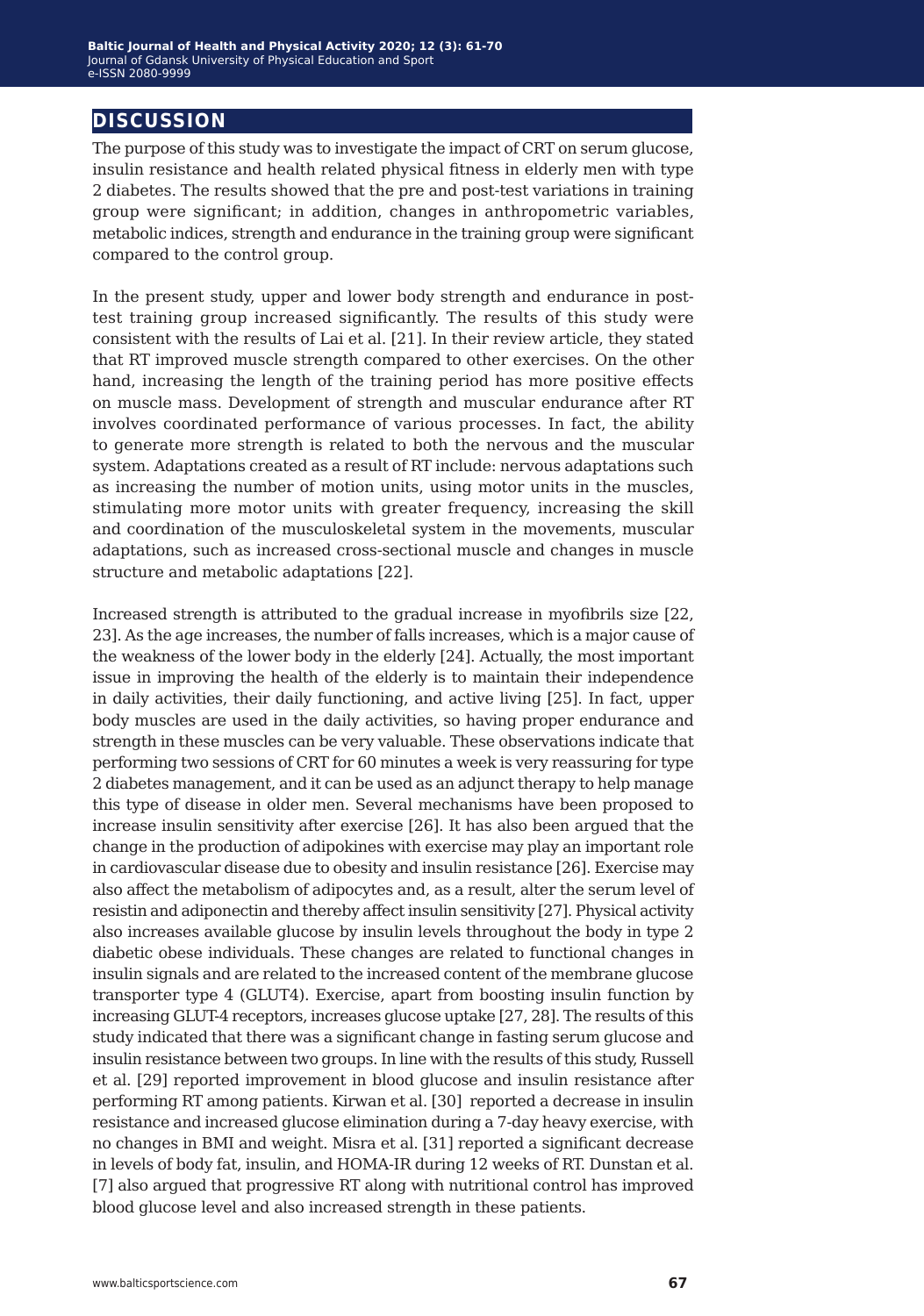In type 2 diabetes, increased physical activity reduces fasting serum glucose and insulin levels, which indicates increased insulin sensitivity [32]. The results of this study regarding serum insulin levels showed that CRT resulted in significant decrease in this index. These results were consistent with the findings of other researchers [33, 34]. Suh et al. [34] evaluated the effect of 12 weeks of aerobic and RT with controlled diet on overweight men. It was concluded that the insulin levels of both groups (aerobic and RT) were significantly lower than those in the diet group.

Skeletal tissue contributes to insulin resistance, and exercise can improve insulin sensitivity of the skeletal muscle and the entire body by improving glucose metabolism. Incremental setting of AMP-activated protein kinase (AMPK) is a mechanism that improves insulin sensitivity due to exercise [35]. As a result of exercise, the expression of the GLUT4 and its transfer to the plasma membrane in skeletal muscle increases with AMPK and finally the entry of glucose into muscle cells and its use is facilitated. This process is associated with increased activity of glycogen synthase and hexokinase, reducing the releasing and enhancing the cleansing of free fatty acids, increased glucose release from blood to the muscle due to increased muscle capillaries and changes in muscle composition which leads to more glucose consumption and a decrease in blood glucose levels [33].

Patients with type 2 diabetes are frequently obese and have abnormal amounts of intra-abdominal and subcutaneous fat. The accumulation of intra-abdominal fat especially increases the risk of developing metabolic and cardiovascular diseases [36]. Yang et al. [37] indicated that aerobic exercise may reduce BMI more and improve physical fitness (VO<sub>2</sub>max, maximum heart rate) better than RT. They believe that the biological mechanism underlying this difference is unclear. However, RT mainly increases the size and strength of muscles, while aerobic exercises burn the stored fat for energy. In this study, the researchers assessed weight, BMI and waist circumference. We also observed a significant reduction in the waist circumference, body weight and BMI over time in the training group, which is well in keeping even with programs that ran for longer periods. In fact, we can say that RT has a unique effect on patients with type 2 diabetes by slowing sarcopenia and thus slowing gain in body fat, particularly visceral fat. RT is metabolically less demanding than aerobic training and also, RT would be most effective in slowing the development of sarcopenic obesity [38].

## **conclusions**

Based on the results of this study, it seems that:

- Regular CRT with a frequency of twice a week could be beneficially performed by elderly men with type 2 diabetes.
- CRT can be a logical exercise form in a weight management program, particularly for muscular strength and endurance developments which are required in all daily activities of the elderly.
- CRT for 10 weeks leads to significant improvement in health related factors such as insulin resistance, fasting serum glucose and BMI in elderly men with type 2 diabetes.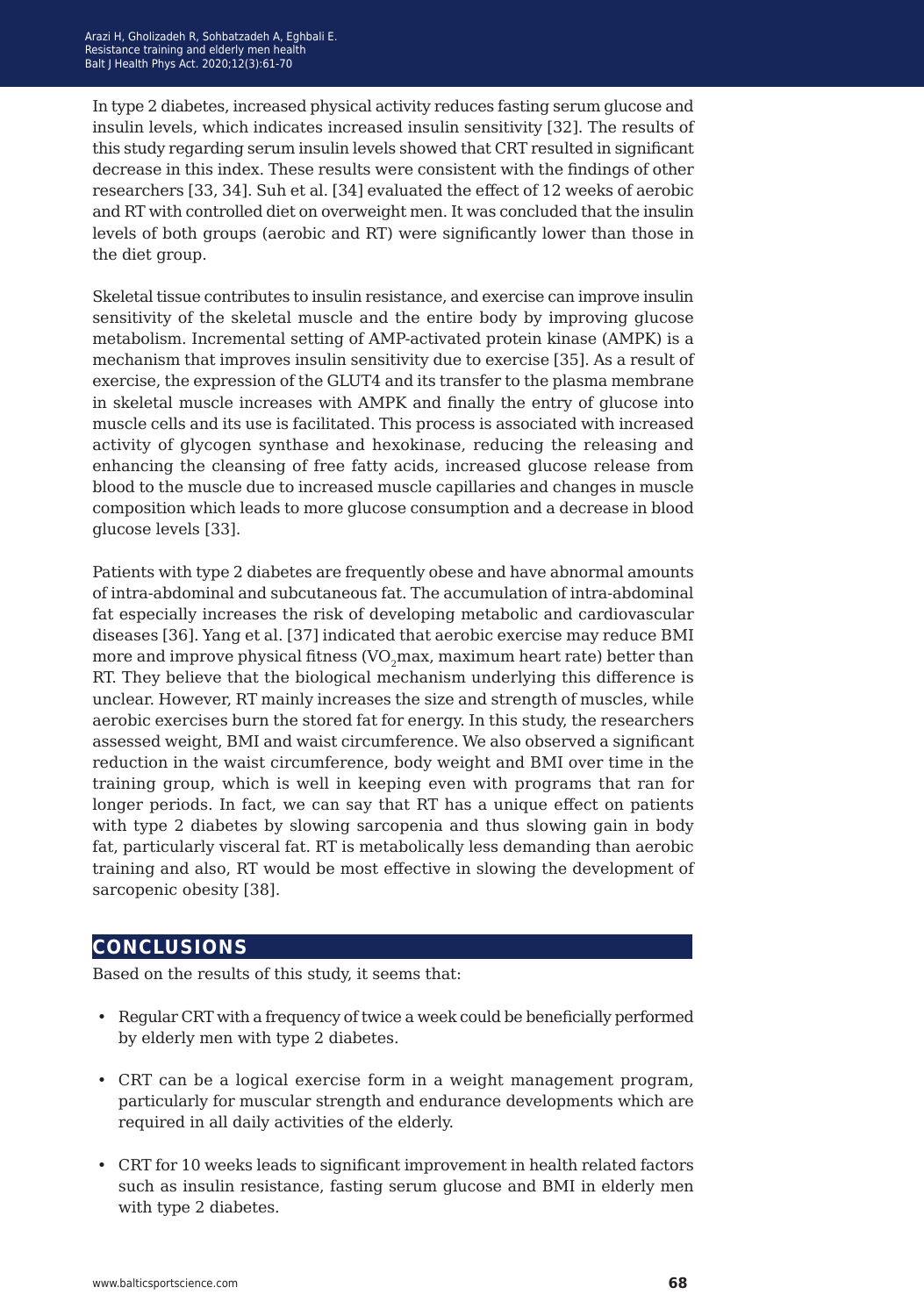## **acknowledgements**

The authors wish to thank all participants who took part in the study.

## **references**

- [1] Darbani M, Torkaman G, Movassaghe S, Bayat N. Comparison of the hip, ankle and back extensor muscle strength and its correlation with functional balance in healthy and osteoporotic postmenopausal women. J Modern Rehabil. 2015;9(1):40–52.
- [2] Gomez-Perez FJ, Aguilar-Salinas CA, Almeda-Valdes P, Cuevas-Ramos D, Garber IL, Rull JA. HbA1c for the diagnosis of diabetes mellitus in a developing country. A position article. Arch Med Res. 2010;41(4):302-8. <https://doi.org/10.1016/j.arcmed.2010.05.007>
- [3] Larejani B, Zahedi F. Epidemiology of diabetes mellitus in Iran. Iran J Diabet Metb. 2001;1(1):1-8.
- [4] Peterson MJ, Giuliani C, Morey MC, et al. Physical activity as a preventative factor for frailty: the health, aging, and body composition study. J Gerontol: Series A. 2009;64(1):61-8. [https://doi.](https://doi.org/10.1093/gerona/gln001) [org/10.1093/gerona/gln001](https://doi.org/10.1093/gerona/gln001)
- [5] Sterrett JJ, Bragg S, Weart CW. Type 2 diabetes medication review. Am J Med Sci. 2016;351(4):342- 55. <https://doi.org/10.1016/j.amjms.2016.01.019>
- [6] Magkos F, Yannakoulia M, Chan JL, Mantzoros CS. Management of the metabolic syndrome and type 2 diabetes through lifestyle modification. Ann Rev Nutrition. 2009;29:223-56. [https://doi.org/10.1146/](https://doi.org/10.1146/annurev-nutr-080508-141200
) [annurev-nutr-080508-141200](https://doi.org/10.1146/annurev-nutr-080508-141200
)
- [7] Dunstan DW, Daly RM, Owen N, et al. High-intensity resistance training improves glycemic control in older patients with type 2 diabetes. Diabetes Care. 2002;25(10):1729-36. [https://doi.org/10.2337/](https://doi.org/10.2337/diacare.25.10.1729) [diacare.25.10.1729](https://doi.org/10.2337/diacare.25.10.1729)
- [8] Praet SF, van Loon LJ. Exercise therapy in type 2 diabetes. Acta Diabetologica. 2009;46(4):263-78. <https://doi.org/10.1007/s00592-009-0129-0>
- [9] Szalewska D, Tomaszewski J, Kusiak-Kaczmarek M, et al. Influence of a hybrid form of cardiac rehabilitation on exercise tolerance in coronary artery disease patients with and without diabetes. Kardiologia Polska (Polish Heart Journal). 2015;73(9):753-60. <https://doi.org/10.5603/KP.a2015.0088>
- [10] Hawley JA, Lessard S. Exercise training‐induced improvements in insulin action. Acta Physiologica. 2008;192(1):127-35. <https://doi.org/10.1111/j.1748-1716.2007.01783.x>
- [11] Kelley GA, Kelley KS. Impact of progressive resistance training on lipids and lipoproteins in adults: A meta-analysis of randomized controlled trials. Prevent Med. 2009;48(1):9-19. [https://doi.](https://doi.org/10.1016/j.ypmed.2008.10.010) [org/10.1016/j.ypmed.2008.10.010](https://doi.org/10.1016/j.ypmed.2008.10.010)
- [12] Cauza E, Hanusch-Enserer U, Strasser B, et al. The relative benefits of endurance and strength training on the metabolic factors and muscle function of people with type 2 diabetes mellitus. Arch Phys Med Rehabil. 2005;86(8):1527-33. <https://doi.org/10.1016/j.apmr.2005.01.007>
- [13] Thompson WR, Gordon NF, Pescatello LS. ACSM's guidelines for exercise testing and prescription. Lippincott Williams & Wilkins; 2010.
- [14] Thomas D, Elliott EJ, Naughton GA. Exercise for type 2 diabetes mellitus. Cochrane Database of Systematic Reviews. 2006 (3). <https://doi.org/10.1002/14651858.CD002968.pub2>
- [15] Castaneda C, Layne JE, Munoz-Orians L, et al. A randomized controlled trial of resistance exercise training to improve glycemic control in older adults with type 2 diabetes. Diabetes Care. 2002;25(12):2335-41. <https://doi.org/10.2337/diacare.25.12.2335>
- [16] Brooks NL, Moore KS, Clark RD, Perfetti MT, Trent CM, Combs TP. Do low levels of circulating adiponectin represent a biomarker or just another risk factor for the metabolic syndrome? Diabet Obesity Metab. 2007;9(3):246-58. <https://doi.org/10.1111/j.1463-1326.2006.00596.x>
- [17] Yousefipoor P, Tadibi V, Behpoor N, Parnow A, Delbari M, Rashidi S. Effects of aerobic exercise on glucose control and cardiovascular risk factor in type 2 diabetes patients. Med J Mashhad Uni Med Sci. 2015;57(9):976-84.
- [18] Chodzko-Zajko WJ, Proctor DN, Singh MAF, Minson CT, Nigg CR, Salem GJ, et al. Exercise and physical activity for older adults. Medicine & science in sports & exercise. 2009;41(7):1510-30. [https://doi.](https://doi.org/10.1249/MSS.0b013e3181a0c95c) [org/10.1249/MSS.0b013e3181a0c95c](https://doi.org/10.1249/MSS.0b013e3181a0c95c)
- [19] Tan B. Manipulating resistance training program variables to optimize maximum strength in men: A review. J Strength Condition Res. 1999;13(3):289-304. [https://doi.org/10.1519/00124278-](https://doi.org/10.1519/00124278-199908000-00019
) [199908000-00019](https://doi.org/10.1519/00124278-199908000-00019
)
- [20] Matthews D, Hosker J, Rudenski A, Naylor B, Treacher D, Turner R. Homeostasis model assessment: Insulin resistance and β-cell function from fasting plasma glucose and insulin concentrations in man. Diabetologia. 1985;28(7):412-9. <https://doi.org/10.1007/BF00280883>
- [21] Lai CC, Tu YK, Wang TG, Huang YT, Chien KL. Effects of resistance training, endurance training and whole-body vibration on lean body mass, muscle strength and physical performance in older people: A systematic review and network meta-analysis. Age and Ageing. 2018;47(3):367-73. [https://](https://doi.org/10.1093/ageing/afy009) [doi.org/10.1093/ageing/afy009](https://doi.org/10.1093/ageing/afy009)
- [22] Ratamess NA, Alvar BA, Evetoch TE, et al. Progression models in resistance training for healthy adults. Med Sci Sport Exerc. 2009;41(3):687-708. <https://doi.org/10.1249/MSS.0b013e3181915670>
- [23] Bird SP, Tarpenning KM, Marino FE. Designing resistance training programmes to enhance muscular fitness. Sport Med. 2005;35(10):841-51. https://doi.org/10.2165/00007256-200535100-00002